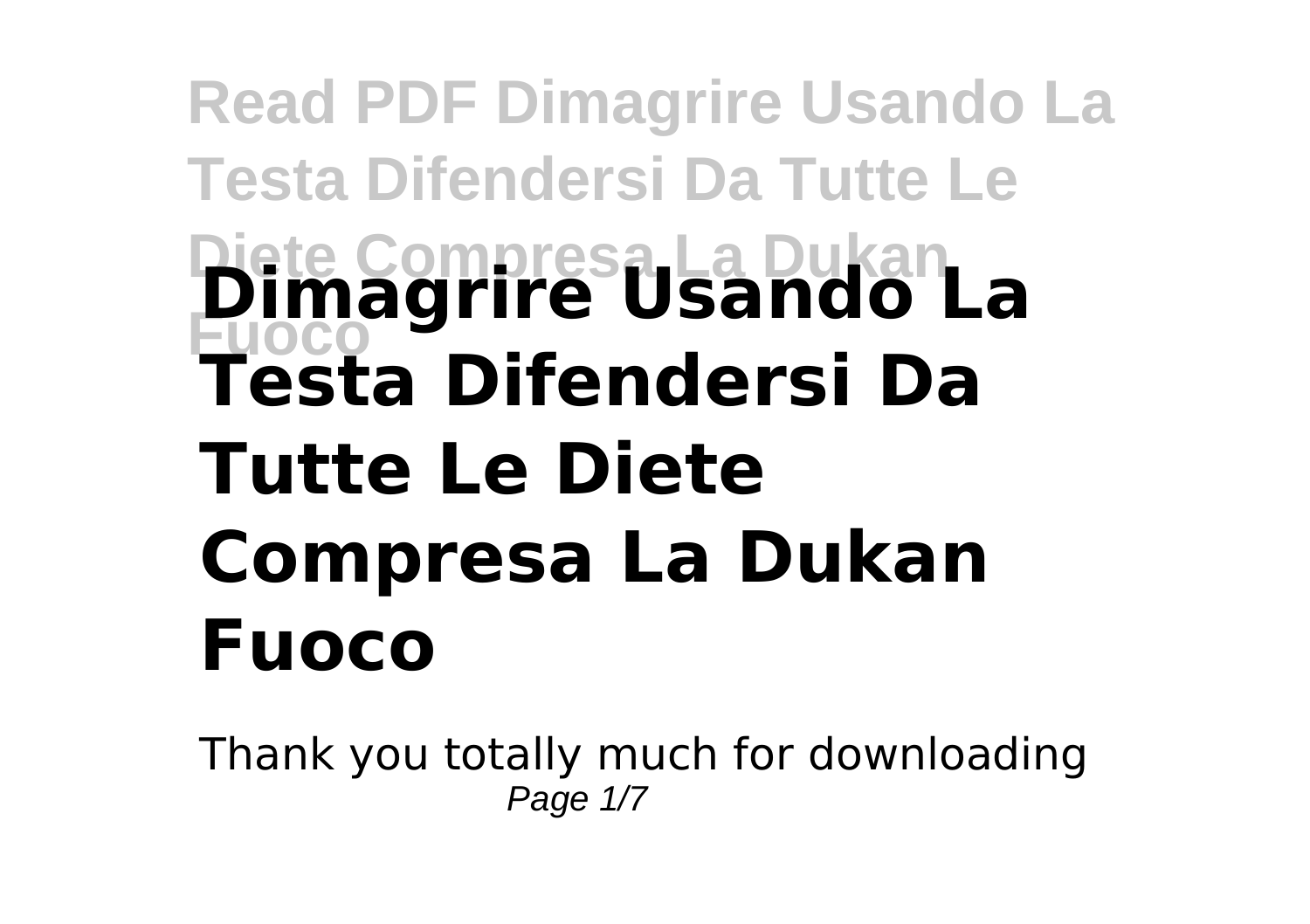**Read PDF Dimagrire Usando La Testa Difendersi Da Tutte Le Diete Compresa La Dukan dimagrire usando la testa difendersi Fuoco da tutte le diete compresa la dukan fuoco**.Most likely you have knowledge that, people have see numerous time for their favorite books similar to this dimagrire usando la testa difendersi da tutte le diete compresa la dukan fuoco, but end stirring in harmful downloads.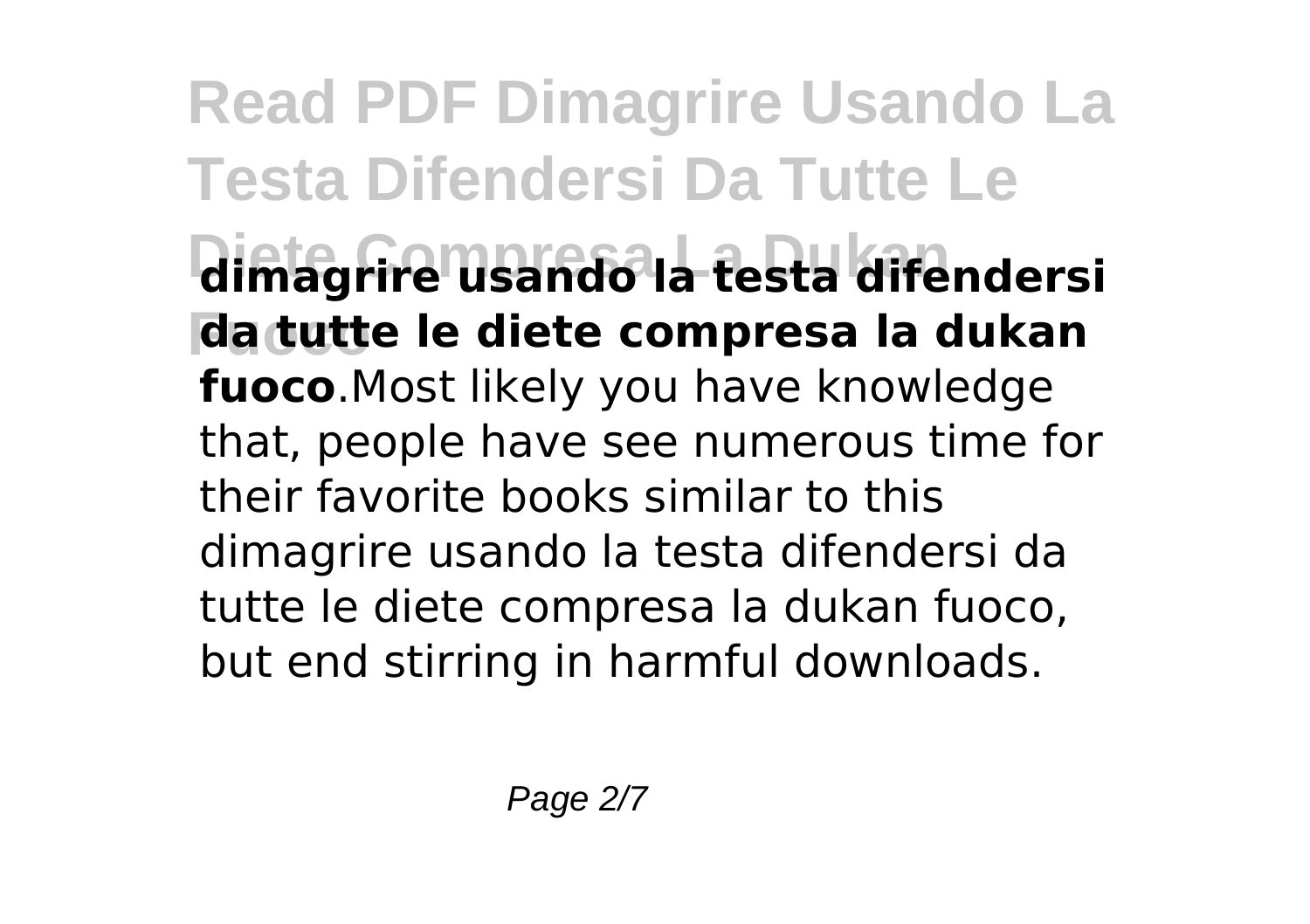**Read PDF Dimagrire Usando La Testa Difendersi Da Tutte Le** Rather than enjoying a good book when **Fuoco** a cup of coffee in the afternoon, instead they juggled taking into account some harmful virus inside their computer. **dimagrire usando la testa difendersi da tutte le diete compresa la dukan fuoco** is understandable in our digital library an online entrance to it is set as public correspondingly you can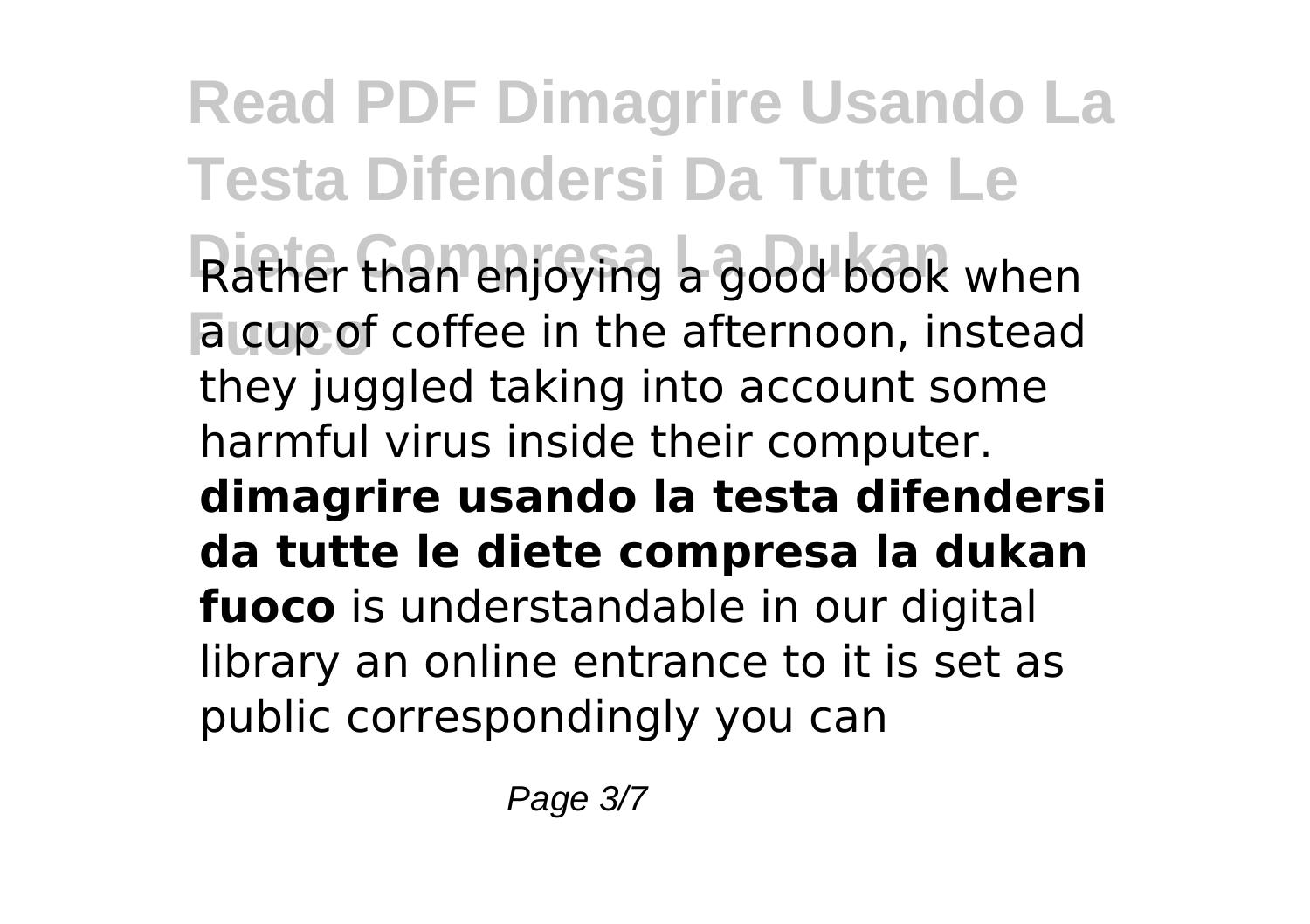**Read PDF Dimagrire Usando La Testa Difendersi Da Tutte Le** download it instantly. Our digital library **Fuoco** saves in multiple countries, allowing you to get the most less latency period to download any of our books taking into consideration this one. Merely said, the dimagrire usando la testa difendersi da tutte le diete compresa la dukan fuoco is universally compatible subsequent to any devices to read.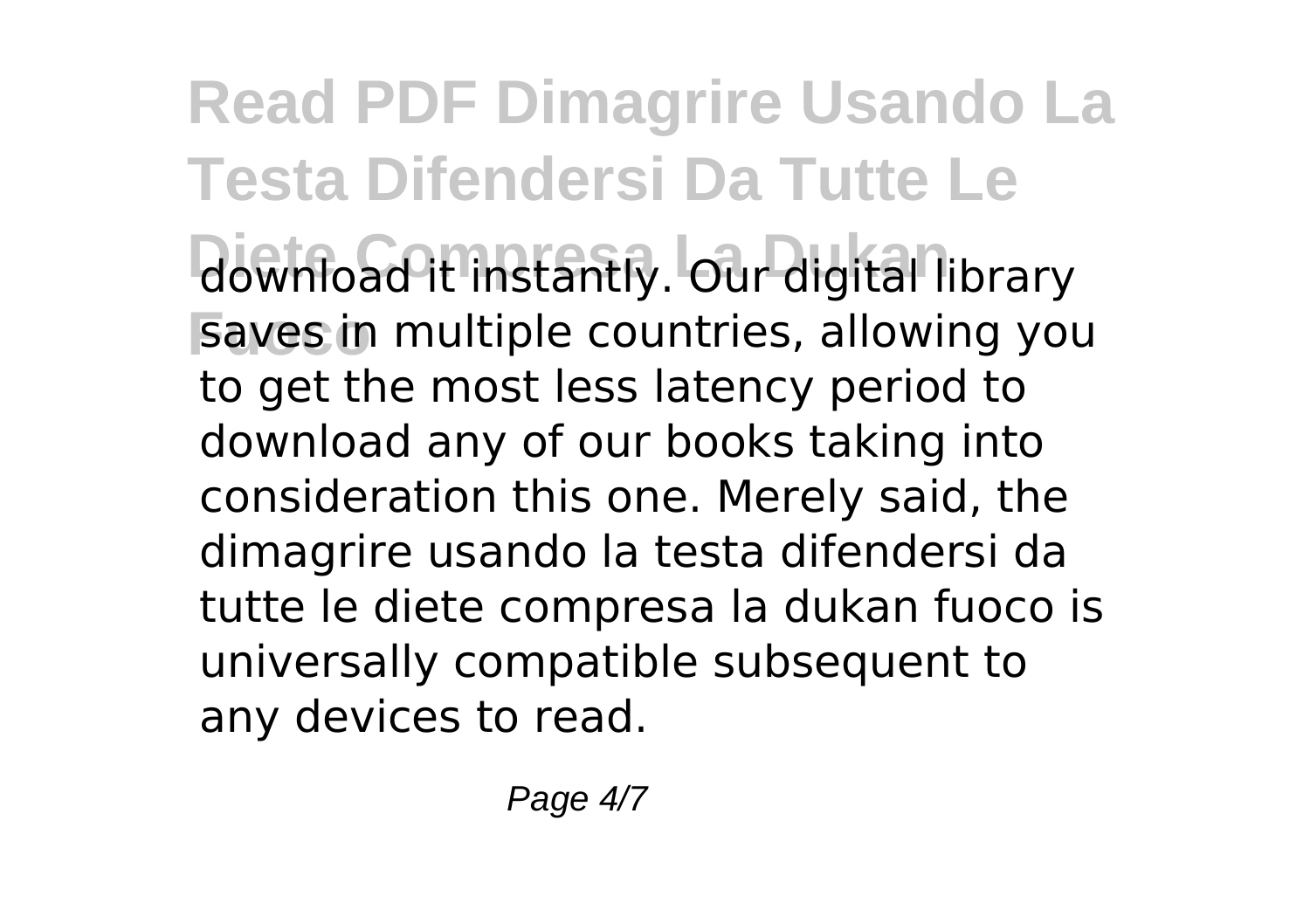## **Read PDF Dimagrire Usando La Testa Difendersi Da Tutte Le Diete Compresa La Dukan**

**Fuoco** Scribd offers a fascinating collection of all kinds of reading materials: presentations, textbooks, popular reading, and much more, all organized by topic. Scribd is one of the web's largest sources of published content, with literally millions of documents published every month.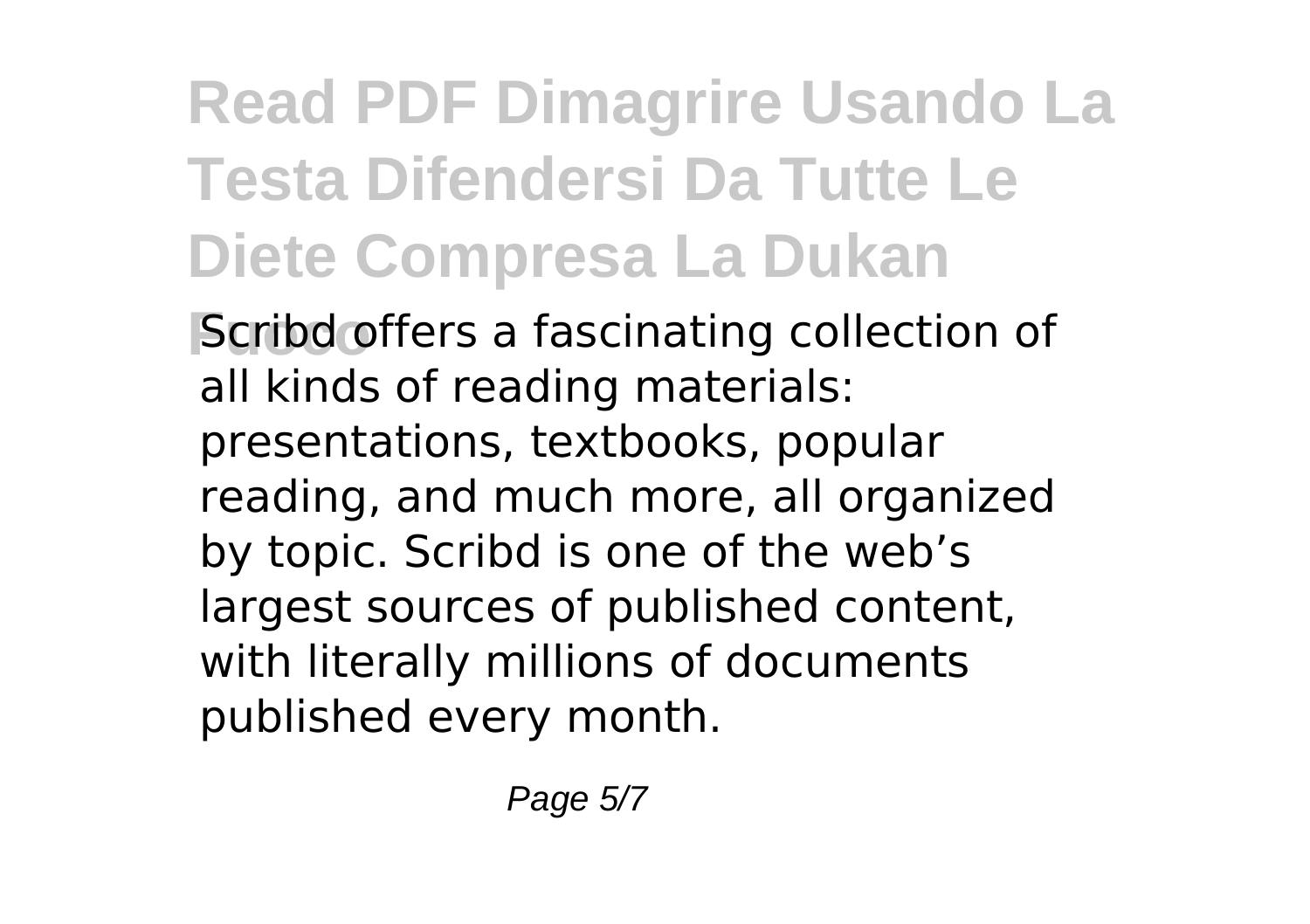## **Read PDF Dimagrire Usando La Testa Difendersi Da Tutte Le Diete Compresa La Dukan**

## **Fuoco Dimagrire Usando La Testa Difendersi**

06.56 Rassegna di geopolitica a cura di Lorenzo Rendi 07.10 Agenda della settimana a cura di Roberta Jannuzzi e Federico Punzi 07.30 Pugliese in studio 07.30 Nota antiproibizionista a cura di ...